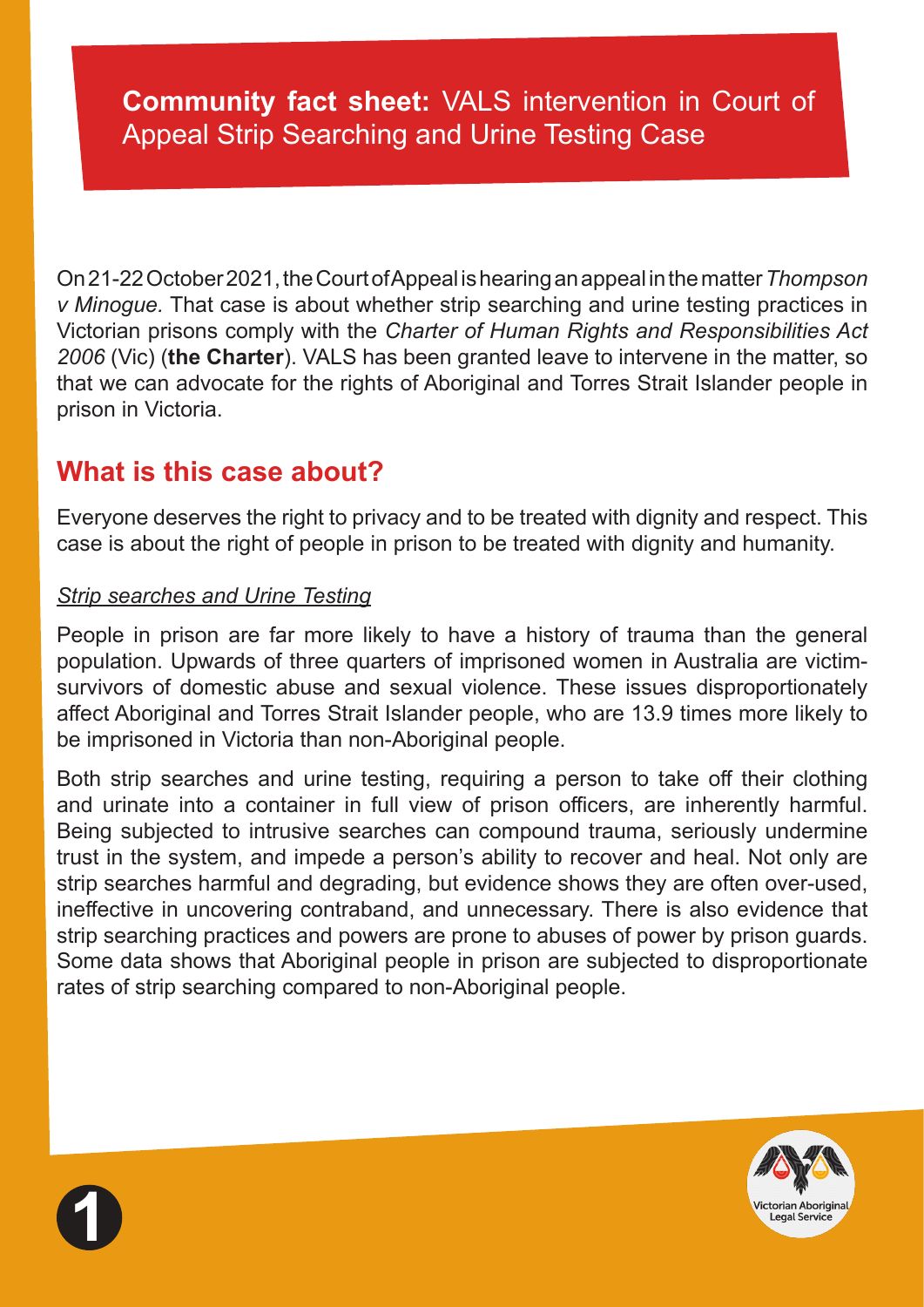#### *What the Supreme Court said*

Last year, Craig Minogue, who is detained in Barwon Prison, successfully challenged an order by a prison officer that he submit to a urine test and a strip search before that urine test. Dr Minogue successfully argued that this direction was in breach of his rights under sections 13 and 22 of the Charter to privacy and dignity and humane treatment.

In the Supreme Court, Justice Richards held that the order that Dr Minogue submit to urine testing and strip searches before urine testing breached his rights to privacy and dignity and humane treatment under the Charter. Her Honour held that government authorities had failed to properly consider relevant human rights under s 38(1) of the Charter when making policies regarding urine testing and strip searching.

Her Honour said that there was no evidence demonstrating that the practice of random urine testing was effective in minimising drug or alcohol use in prison. Her Honour noted that urine testing was applied regardless of a person's history with drugs or alcohol. There was also no explanation why urine tests were used instead of less invasive tests, such as breath tests used on motorists. Similarly, her Honour held that the Manager of Barwon prison did not provide reasonable grounds for his belief that strip searches before urine tests were necessary for security and welfare. There was no evidence that alternatives, such as x-ray scanners, used in other prisons, were considered, or that strip searches were necessary. On that basis, her Honour held that these infringements on human rights were not proportionate or justified under s 7(2) of the Charter.

The State of Victoria has appealed the decision and the matter will be heard in the Court of Appeal on 21-22 October 2021.



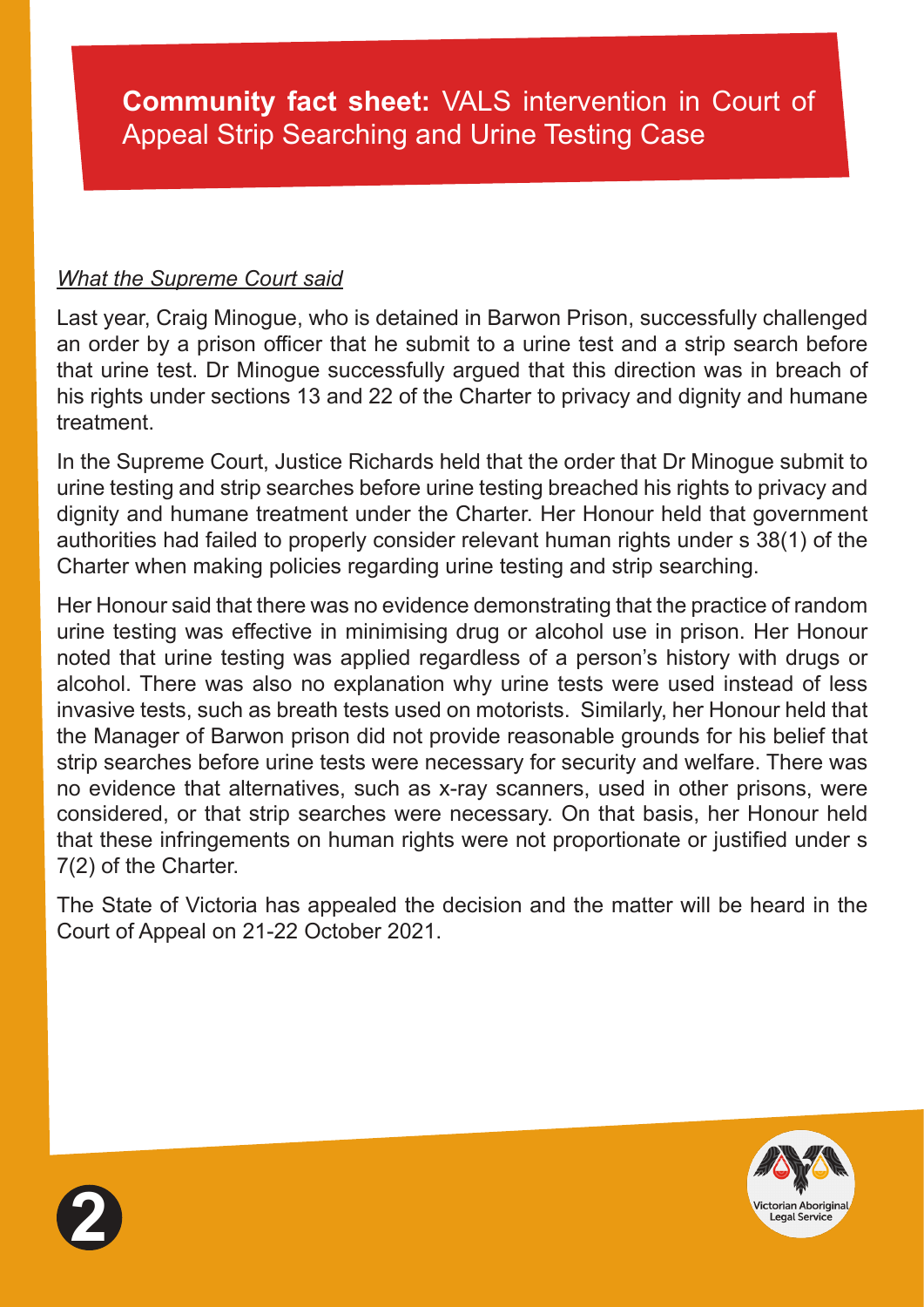## **Community fact sheet:** VALS intervention in Court of Appeal Strip Searching and Urine Testing Case

### **What rights do people in prison have to privacy and dignity under the Victorian Charter of Human Rights?**

People in prison are entitled to the same human rights as other people. This is enshrined in the Preamble to the Charter, which states that "human rights belong to all people without discrimination, and the diversity of the people of Victoria enhances our community."

The Preamble also states that "human rights have a special importance for the Aboriginal people of Victoria, as descendants of Australia's first people, with their diverse spiritual, social, cultural and economic relationship with their traditional lands and waters".

Under international law, people in prison retain all of their human rights and fundamental freedoms, apart from those unavoidably lost by virtue of their imprisonment.

Under section 38(1) of the Charter, public authorities cannot act incompatibly with human rights. Public authorities must also properly consider human rights when making decisions.

Under section 13(a) of the Charter, all people have the right not to have their privacy arbitrarily interfered with. This right protects a person against invasions into their physical, social or psychological sphere. It protects a person's individual identity, bodily and psychological autonomy and inherent dignity.

Under section 22(1) of the Charter, all people deprived of their liberty have the right to be treated with humanity and respect for the inherent dignity of the human person. Section 22(1) recognises the importance of upholding human rights for persons imprisoned.

Under section 7(2) of the Charter, human rights can only be limited in strict circumstances, when these limits are reasonable and demonstrably justified.

All of these aspects of the Charter are relevant to the current case.



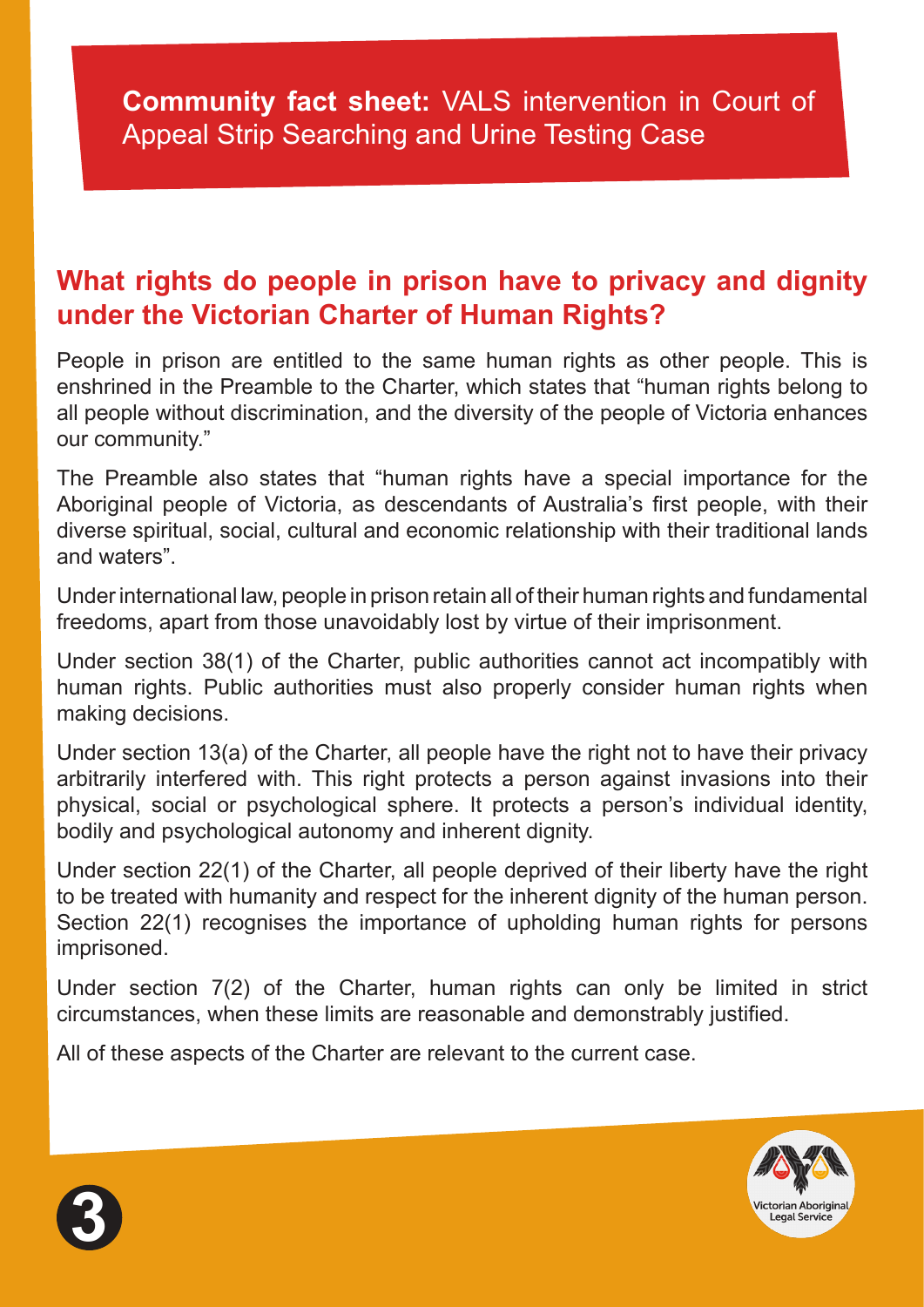# **Why this case is important for VALS and Aboriginal and Torres Strait Islander people in Victoria?**

The Court of Appeal's decision in this case will impact the human rights of every adult in prison in Victoria. If the case is successful, the decision may mean that current strip searching and urine testing practices in prisons in Victoria will be deemed unlawful.

Through our work with Aboriginal and Torres Strait Islander people who have been imprisoned, we know the devastating impacts of degrading practices such as strip searching and urine testing. These practices can often be used as a tool of power and control by police and prison officers. They can also re-traumatise people in prison and can be used discriminatorily against Aboriginal and Torres Strait Islander people. Harmful practices in prison can impact a person's ability to heal even once they are back in the community.

There are alternatives, such as x-ray scanners, which are more effective at locating contraband and are less likely to be used as a form of re-traumatisation, abuse and control.

Given what we know about the harm caused by strip searching and urine testing, VALS considered it important to provide the Court with information on the impact of strip searching and urine testing on Aboriginal and Torres Strait Islander people in prison, and the importance of upholding the human rights of Aboriginal and Torres Strait Islander people in prison.